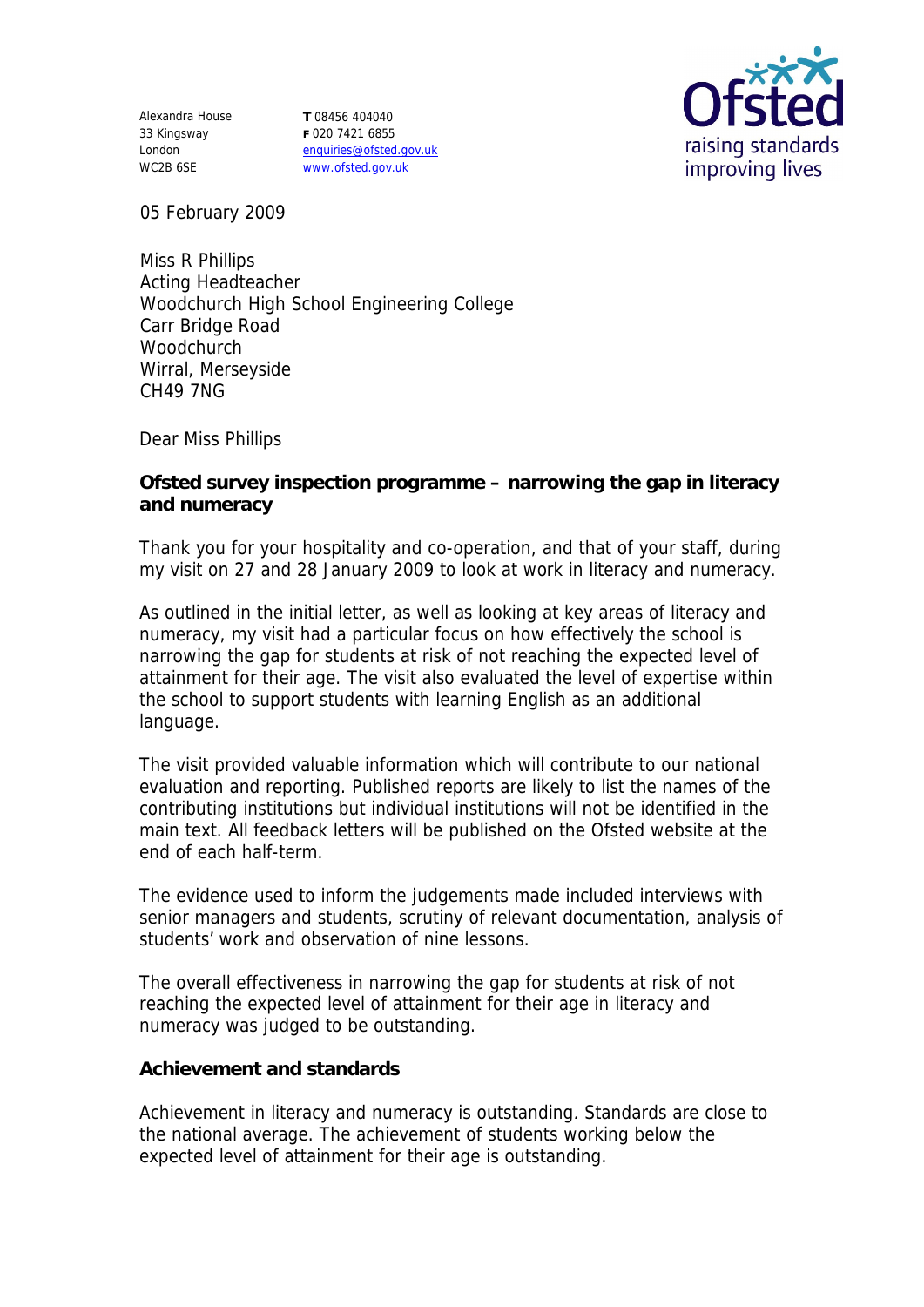- Students join the school working at levels that are below the national average in English and mathematics but reach average levels of attainment by the time they leave at the end of Year 11.
- The progress of all groups of students at both Key Stages 3 and 4 is exceptional including those at risk of not achieving the expected level.
- In the most recent GCSE examinations, the proportion of students who achieved five or more A\* to C grades, including English and mathematics was close to the national average. The overall percentage has risen over the last three years.
- A higher proportion of girls than boys, who did not reach the expected level at the end of Key Stage 3, did not sufficiently close the gap in attainment by the end of Key Stage 4.
- There have been no permanent exclusions for two years.
- The level of attendance in school is very high.
- Students have regular opportunities to ensure their views are taken into account.

**Quality of teaching and learning of literacy and numeracy**

The quality of teaching and learning for students working below the expected level of attainment for their age is outstanding.

- Relationships between teachers and students are excellent. Teachers use humour well to minimise any potential conflicts.
- Lessons are characterised by numerous opportunities for discussion through group work. Learning is purposeful and supported with tasks to which students can relate.
- Lesson planning has focussed heavily on "boy-friendly" activities so that lessons feature shorter activities, problem solving, movement around the classroom, drama and creativity.
- Information and communication technology (ICT) is used successfully in mathematics where students have access to software at home or school to complete coursework and homework.
- Students regularly check each others' work against clear marking criteria.
- Students are very well informed by marking on how to improve their work. They receive instant feedback in mathematics through on-line marking. Occasionally marking is limited to brief comments of praise.
- Learning mentors and teaching assistants are deployed well to target students at risk of under achieving.

**Quality of the curriculum**

The quality of the curriculum for students working below the expected level of attainment for their age is outstanding.

- Lower attaining students in Year 7 spend their time with fewer teachers, typically in humanities, to help prepare them for the transition from primary school.
- Students are starting GCSE courses earlier in Year 9 to give them more time to achieve a higher grade in English and mathematics.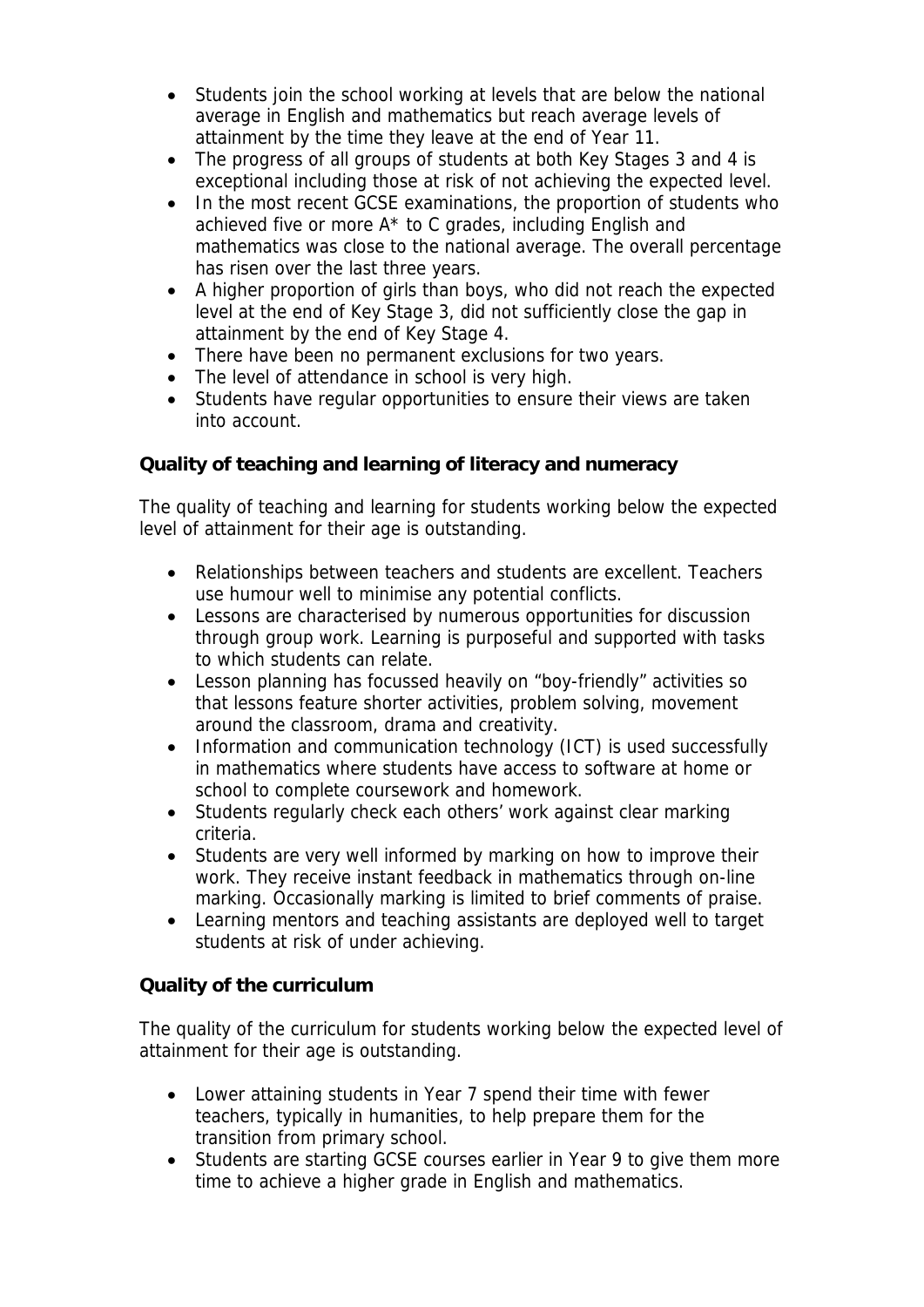- Students are given personalised and flexible timetables appropriate to their needs. Looked after children have particularly benefited from this personalised approach where they all have individual educational plans.
- The school has successfully raised the achievement of boys and girls in English and mathematics through single-gender teaching groups.
- Initially the focus was on boys' achievement but now clubs are being targeted at girls' interests too.
- Students are particularly appreciative of the time and commitment the staff give. Students trust staff because of their very high quality care, consistency of approach and regular communication and contact.
- There are fewer vocational opportunities for girls than boys.
- Some students miss out on some of their language lessons when they are withdrawn for additional literacy.

**Leadership and management of literacy and numeracy** 

The leadership and management of provision for students working below the expected level of attainment for their age are outstanding.

- You and your senior leaders are relentless in monitoring underachievement through a programme of direct lesson observations and implementing appropriate intervention.
- The whole ethos of the school is successfully focussed on raising students' aspirations and self-esteem.
- The work of the intervention strategy group has been successful in tackling underachievement, mostly in boys, for example, through its academic champions league programme.
- All activities are carefully evaluated to assess their impact on achievement before they are repeated or modified.
- Primary liaison is a strength of the school, ensuring students are identified early and appropriate provision planned before they join in Year 7.
- The school has raised achievement through smaller classes for lower achieving students, tight setting and, where appropriate, single gender classes.
- Subject specialists are deployed to lower achieving groups.
- The school has recognised the importance of continuity of provision for its most vulnerable students and strives to ensure consistency in the teachers and support staff allocated to them.
- Links with parents and carers are very good.

**English as an additional language**

This aspect was not a feature of this survey visit.

## **Inclusion**

Inclusion of students working below the expected levels of attainment for their age is outstanding.